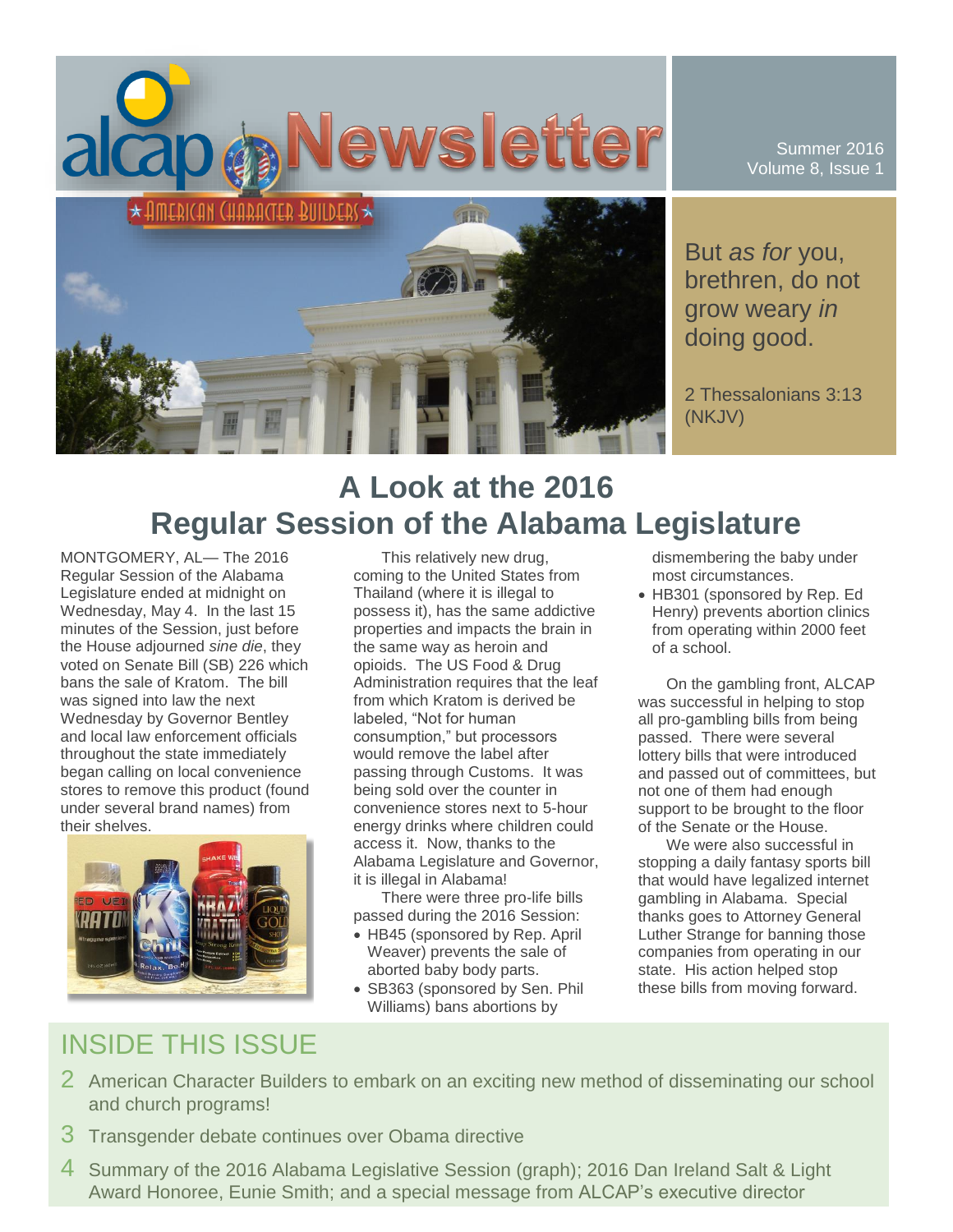## STAFF:

Joe Godfrey, jgodfrey@alcap.com *Executive Director*

Cheryl Corley, ccorley@alcap.com Sharon Cook, scook@alcap.com *Administrative Assistants*

2376 Lakeside Drive Birmingham, AL 35244 Phone: 205.985.9062 Website: www.ALCAP.com

## WHO WE ARE:

The Alabama Citizens Action Program (ALCAP), originally founded in 1937 as the Alabama Temperance Alliance, serves together with local churches as Alabama's "moral compass." This ministry provides an outlet for churches throughout Alabama to fulfill God's command to His followers to be "salt & light" in our culture. (Matthew 5:13-16)

In 2010 ALCAP became a 501c4 organization (non-profit, but NOT tax-deductible) and renamed its school program "American Character Builders," a 501c3 organization (non-profit AND taxdeductible), having its own separate Board of Directors.

Churches are encouraged to support ALCAP while individuals are encouraged to support American Character Builders with their financial contributions and prayers.





# **COMING SOON!** *American Character Builders Online Video Series*

BIRMINGHAM, AL— American Character Builders, in our desire to provide quality character building resources for schools and churches, is embarking on an exciting and challenging new journey! We are looking to produce videos that can be used in public school classrooms, by church youth groups, or even by individuals. These videos will provide students with the tools they need to make wise choices in life and they will be free to download, show in group settings and share through social media. Additional resources and discussion questions for use in group settings will be included in reproducible PDF files that will be tied to each video.

The videos will be of the highest production quality and as up-to-date and relevant as possible. A trailer found on our website will show the quality of the videos we hope to produce in the near future.

Currently, we are seeking the funds necessary to produce the first set of videos, which will deal with the problem of bullying. A recent study published by Ohio State University showed that bullies are more likely to get caught up in addictive behaviors than non-bullies.

As funding becomes available, American Character Builders will continue to produce additional

series dealing with issues such as alcohol, tobacco, other drugs, suicide, gang violence, and a host of other topics that are relevant to the struggles facing students today.

We hope that you will visit the website and watch the trailer. Then, answer the question at the end, "What will you do?"

You can help us get this new project started by clicking on the donate button, also found on our website. Once we get the anti-bully series produced and online, the next step you can take is to watch the videos, share them with small (or even large) groups, and then post them on social media. Use the attached resources to further educate yourself and others, and then continue to donate so we can produce future video series.

American Character Builders continues to provide printed resources of our most popular programs. These kits are already available for a minimal charge and shipping cost.

For more information on how your school or church can use resources provided by AMERICAN CHARACTER BUILDERS visit our website:

*[www.AmericanCharacterBuilders.org](http://www.americancharacterbuilders.org/)*

Or, contact Sharon Cook at 205.985.9529, or email her at scook@americancharacterbuilders.org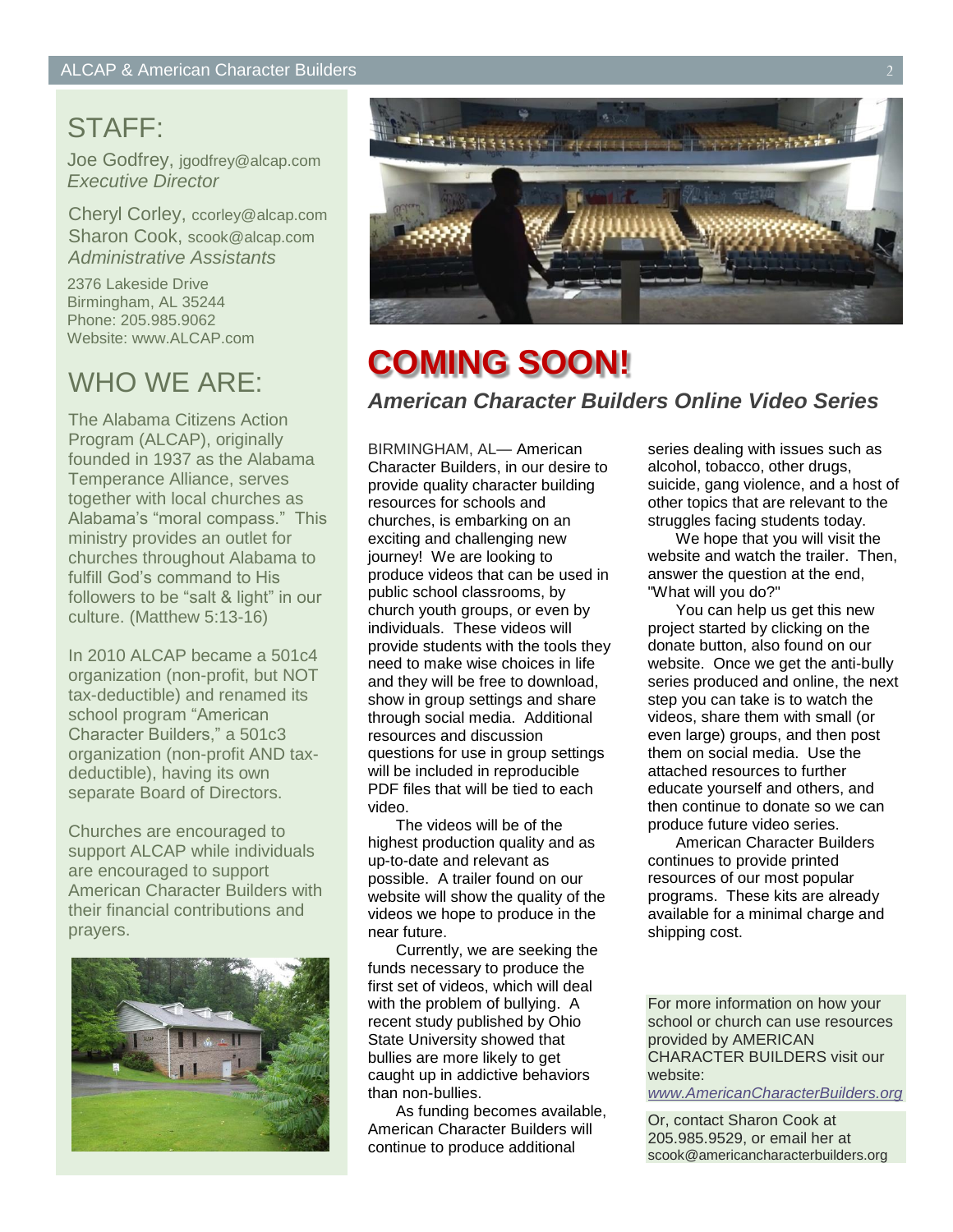### **Transgender debate continues over Obama directive**

by Tom Strode Date: May 17, 2016 - Tuesday

WASHINGTON (BP) -- Legal, policy and pastoral responses are continuing regarding the transgender controversy that reached an apparent peak with the Obama administration's directive to public schools.

Officials with the Departments of Education and Justice directed public school districts, as well as colleges and universities, May 13 to permit transgender students to use the restrooms and locker rooms of their gender identity instead of their biological sex. The guidance is not legally binding, but it implies noncompliance could result in the loss of federal aid.

The governors of Arkansas and Mississippi – Asa Hutchinson and Phil Bryant, respectively – told educators to ignore the directive. Gov. Greg Abbott announced Texas would fight the guidance, and Lt. Gov. Dan Patrick said the state was willing to forfeit billions of education dollars from the federal government.

Even before the directive, officials in eight states in the same week had called for a federal appeals court to reconsider a ruling that supported the administration's position. Officeholders in Arizona, Kansas, Maine, Nebraska, North Carolina, Texas, Utah and West Virginia signed on to a friend-of-the-court brief asking all the members of the Fourth Circuit Court of Appeals in Richmond, Va., to rehear a case in which a three-judge panel sided with a Virginia transgender student who desired to use the boys' restroom despite being a girl biologically.

The Fourth Circuit panel ruled 2-1 in April the ban on sex discrimination in the Title IX education amendments encompasses gender identity – a legal position rejected by conservatives.

The Gloucester County (Va.) School Board, which governs the district in which the transgender student prevailed, asked the appeals court for a rehearing May 3. In addition, Alliance Defending Freedom (ADF) – representing 50 students, parents, grandparents and other citizens – urged the full court to take the case and overturn the panel's ruling.

While the Obama administration called for protection for transgender students in its guidance, ADF and others pointed to the safety and privacy of other students in their opposition to government efforts to base restroom and locker room use on gender identity instead of biological sex.

Title IX does the opposite of what foes of the Gloucester County schools' sex-segregated policy argue it does, according to ADF.

"Title IX specifically authorizes schools to have separate restrooms and locker rooms for boys and girls," ADF legal counsel Matt Sharp said in written comments. "The policy accommodates students who aren't comfortable using facilities designated for their biological sex without neglecting the established right of children to bodily privacy and safety."

The Gloucester County school district provided a separate restroom for the transgender student who brought the legal challenge, but she said using the alternative restroom further stigmatized her. The Obama administration backed her position.

ADF also filed federal lawsuits in two states – on behalf of students and parents in Illinois May 4 and in North Carolina May 10 – against the Obama administration in opposition to its interpretation of Title IX.

On Monday (May 16), President Obama defended his administration's position, saying it is society's responsibility to protect vulnerable children.

"Anybody who has been in school, in high school, who has been a parent should realize that kids who are sometimes in the minority, kids who have a different sexual orientation or are transgender are subject to a lot of bullying, potentially," Obama told Buzz Feed News. "They're vulnerable."

While legal challenges mount, leaders in Southern Baptist life also are offering policy and pastoral counsel.

Andrew Walker, director of policy studies for the Ethics & Religious Liberty Commission, said in a May 13 blog post for the Southern Baptist entity, "[T]he restroom wars are merely a proxy debate for a larger conflict about what it means to be male and female. God made men and women as equal, but distinct. These distinctions are beautiful, good and a testament to God's wisdom in creation."

Walker went on to say, "Christian parents need to evaluate what this means for them and their children. They need to establish a tipping point. ... What actions taken by your local school will be sufficient for you to re-evaluate public education? Is having a teacher reprimand your child for his or her belief about marriage, sex, and gender acceptable? ... Are you uncomfortable with a biological male having access to the restroom and locker room that your daughter uses? ... It is advisable that spouses have a candid conversation and establish a line in the sand."

Sam Rainer, senior pastor of West Bradenton (Fla.) Baptist Church and president of Rainer Research, stated, "Don't ignore the issue. It's not going away. Most of your people are paying attention to this issue. It affects everyone."

*Reprinted from Baptist Press (www.baptistpress.com), news service of the Southern Baptist Convention.*